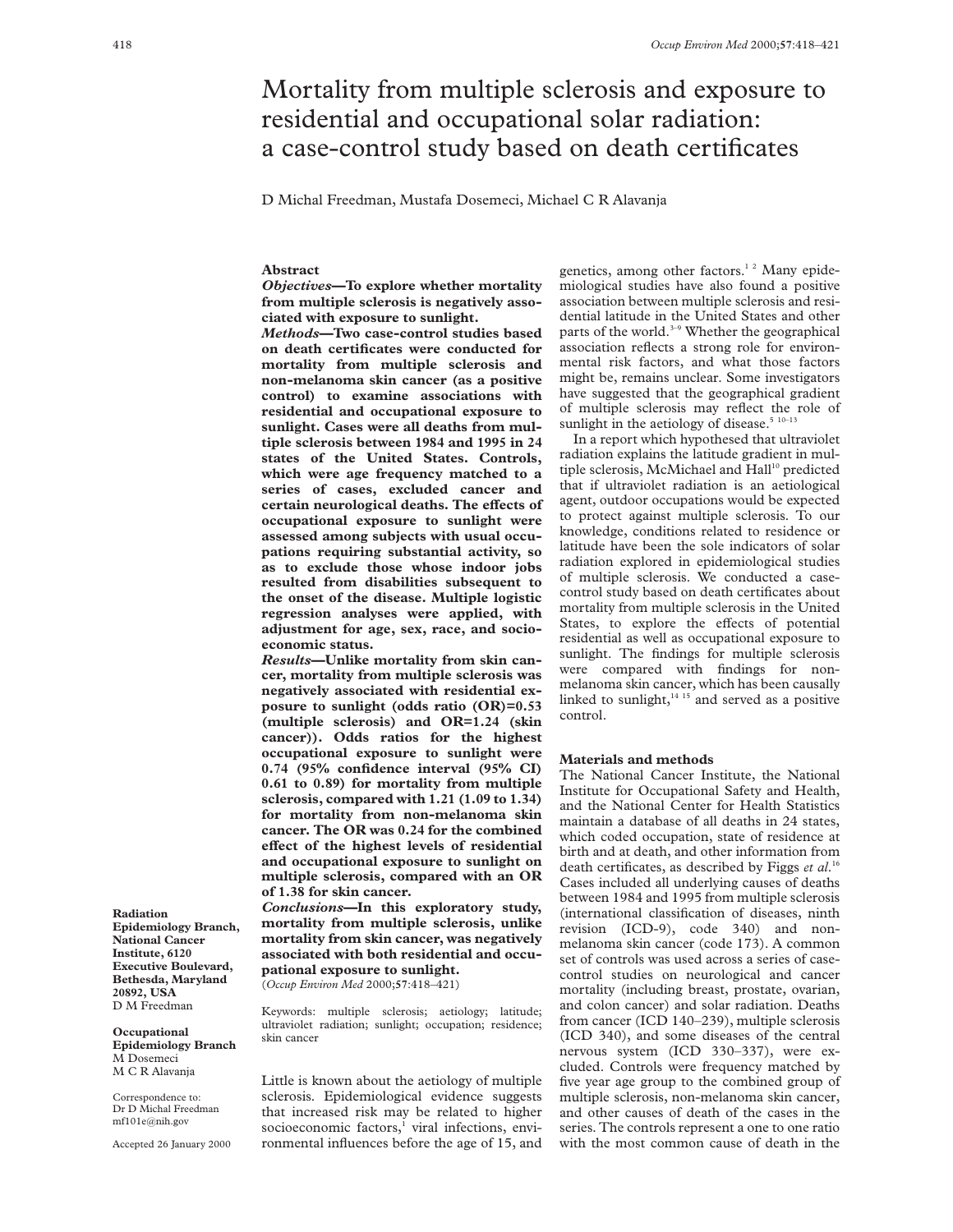series (colon cancer), but a ratio of about 25 to one with multiple sclerosis and with skin cancer. The data were also analysed with an alternative subset of controls, excluding those with deaths due to heart disease or accidents, causes which may be related to residential region.17 18

Residential exposure to sunlight was assessed by state residence recorded on the death certificate. We assigned each state one of three levels of solar radiation based on United States Weather Bureau data.<sup>19</sup> Subjects were limited to those who resided in the same solar radiation region at birth and at death to reduce misclassification in analyses based on lifetime residential solar exposure. This included 4282 cases of

*Table 1 Characteristics of multiple sclerosis cases and controls (n (%)) of participants, USA, 1984–95*

| Age:<br>< 50<br>1673(29)<br>616(9)<br>14704(10)<br>$50 - 69$<br>2784(49)<br>2315(35)<br>48312(31)<br>$\geq 70$<br>1244(22)<br>3634(55)<br>90486(59)<br>Sex:<br>Female<br>3604(63)<br>2073(32)<br>70081(46)<br>Male<br>2097(37)<br>4492(68)<br>83421(54)<br>Race and origin*:<br><b>Black</b><br>464(8)<br>596(9)<br>18699(12)<br>White northern European ancestry<br>232(4)<br>220(3)<br>5299(3)<br>White other ancestry<br>4993(88)<br>5710(87)<br>127980(83)<br>Other<br>12(1)<br>39(1)<br>1524(1)<br>Residence sunlight <sup>+</sup> :<br>L <sub>ow</sub><br>2160(38)<br>1789(27)<br>45473(30) | <i>Characteristics</i> | Multiple sclerosis<br>$(n=5701 (4%)$ | Skin cancer<br>$(n=6565(4%))$ | Controls<br>$(n=153502(96\%)$ |
|---------------------------------------------------------------------------------------------------------------------------------------------------------------------------------------------------------------------------------------------------------------------------------------------------------------------------------------------------------------------------------------------------------------------------------------------------------------------------------------------------------------------------------------------------------------------------------------------------|------------------------|--------------------------------------|-------------------------------|-------------------------------|
|                                                                                                                                                                                                                                                                                                                                                                                                                                                                                                                                                                                                   |                        |                                      |                               |                               |
|                                                                                                                                                                                                                                                                                                                                                                                                                                                                                                                                                                                                   |                        |                                      |                               |                               |
|                                                                                                                                                                                                                                                                                                                                                                                                                                                                                                                                                                                                   |                        |                                      |                               |                               |
|                                                                                                                                                                                                                                                                                                                                                                                                                                                                                                                                                                                                   |                        |                                      |                               |                               |
|                                                                                                                                                                                                                                                                                                                                                                                                                                                                                                                                                                                                   |                        |                                      |                               |                               |
|                                                                                                                                                                                                                                                                                                                                                                                                                                                                                                                                                                                                   |                        |                                      |                               |                               |
|                                                                                                                                                                                                                                                                                                                                                                                                                                                                                                                                                                                                   |                        |                                      |                               |                               |
|                                                                                                                                                                                                                                                                                                                                                                                                                                                                                                                                                                                                   |                        |                                      |                               |                               |
|                                                                                                                                                                                                                                                                                                                                                                                                                                                                                                                                                                                                   |                        |                                      |                               |                               |
|                                                                                                                                                                                                                                                                                                                                                                                                                                                                                                                                                                                                   |                        |                                      |                               |                               |
|                                                                                                                                                                                                                                                                                                                                                                                                                                                                                                                                                                                                   |                        |                                      |                               |                               |
|                                                                                                                                                                                                                                                                                                                                                                                                                                                                                                                                                                                                   |                        |                                      |                               |                               |
|                                                                                                                                                                                                                                                                                                                                                                                                                                                                                                                                                                                                   |                        |                                      |                               |                               |
|                                                                                                                                                                                                                                                                                                                                                                                                                                                                                                                                                                                                   |                        |                                      |                               |                               |
|                                                                                                                                                                                                                                                                                                                                                                                                                                                                                                                                                                                                   | Moderate               | 2025(36)                             | 2738(42)                      | 63958(42)                     |
| High<br>1516(27)<br>2035(31)<br>44005(29)                                                                                                                                                                                                                                                                                                                                                                                                                                                                                                                                                         |                        |                                      |                               |                               |
| Urban or rural:                                                                                                                                                                                                                                                                                                                                                                                                                                                                                                                                                                                   |                        |                                      |                               |                               |
| Metropolitan<br>4025(71)<br>97893(64)<br>4211(64)                                                                                                                                                                                                                                                                                                                                                                                                                                                                                                                                                 |                        |                                      |                               |                               |
| Non-metropolitan<br>1676(29)<br>2351(36)<br>55460(36)                                                                                                                                                                                                                                                                                                                                                                                                                                                                                                                                             |                        |                                      |                               |                               |
| Occupation#:                                                                                                                                                                                                                                                                                                                                                                                                                                                                                                                                                                                      |                        |                                      |                               |                               |
| Indoor<br>2865(50)<br>71529(47)<br>3024(46)                                                                                                                                                                                                                                                                                                                                                                                                                                                                                                                                                       |                        |                                      |                               |                               |
| Mixed<br>674(12)<br>1356(21)<br>26797(17)                                                                                                                                                                                                                                                                                                                                                                                                                                                                                                                                                         |                        |                                      |                               |                               |
| 159(3)<br>Outdoor<br>784(12)<br>12708(8)                                                                                                                                                                                                                                                                                                                                                                                                                                                                                                                                                          |                        |                                      |                               |                               |
| Other±<br>2003(35)<br>1401(21)<br>42468(28)                                                                                                                                                                                                                                                                                                                                                                                                                                                                                                                                                       |                        |                                      |                               |                               |
| Socioeconomic status:                                                                                                                                                                                                                                                                                                                                                                                                                                                                                                                                                                             |                        |                                      |                               |                               |
| 1 Low<br>360(6)<br>1105(17)<br>22112(14)                                                                                                                                                                                                                                                                                                                                                                                                                                                                                                                                                          |                        |                                      |                               |                               |
| $\overline{2}$<br>578(10)<br>1198(18)<br>26184(17)                                                                                                                                                                                                                                                                                                                                                                                                                                                                                                                                                |                        |                                      |                               |                               |
| 3<br>1596(28)<br>1800(27)<br>40017(26)                                                                                                                                                                                                                                                                                                                                                                                                                                                                                                                                                            |                        |                                      |                               |                               |
| $\overline{4}$<br>900(16)<br>776(12)<br>17944(12)                                                                                                                                                                                                                                                                                                                                                                                                                                                                                                                                                 |                        |                                      |                               |                               |
| 5 High<br>264(5)<br>285(4)<br>4777(3)                                                                                                                                                                                                                                                                                                                                                                                                                                                                                                                                                             |                        |                                      |                               |                               |
| Other‡<br>2003(35)<br>1401(21)<br>42468(28)                                                                                                                                                                                                                                                                                                                                                                                                                                                                                                                                                       |                        |                                      |                               |                               |
| Subpopulations analysed in the study                                                                                                                                                                                                                                                                                                                                                                                                                                                                                                                                                              |                        |                                      |                               |                               |
| Residence sunlight (lifetime)<br>$n = 4282$<br>$n = 4929$<br>n=115195                                                                                                                                                                                                                                                                                                                                                                                                                                                                                                                             |                        |                                      |                               |                               |
| $I_{\text{OW}}$<br>1811(42)<br>1321(27)<br>33696(29)                                                                                                                                                                                                                                                                                                                                                                                                                                                                                                                                              |                        |                                      |                               |                               |
| Moderate<br>50252(44)<br>1552(36)<br>2198(45)                                                                                                                                                                                                                                                                                                                                                                                                                                                                                                                                                     |                        |                                      |                               |                               |
| High<br>919(21)<br>1410(29)<br>31247(27)                                                                                                                                                                                                                                                                                                                                                                                                                                                                                                                                                          |                        |                                      |                               |                               |
| Occupation (active)<br>$n = 1562$<br>n=2849<br>n=59690                                                                                                                                                                                                                                                                                                                                                                                                                                                                                                                                            |                        |                                      |                               |                               |
| Indoor<br>982(63)<br>1262(44)<br>31492(53)                                                                                                                                                                                                                                                                                                                                                                                                                                                                                                                                                        |                        |                                      |                               |                               |
| Mixed<br>425(27)<br>819(29)<br>15708(26)                                                                                                                                                                                                                                                                                                                                                                                                                                                                                                                                                          |                        |                                      |                               |                               |
| 768(27)<br>Outdoor<br>155(10)<br>12490(21)                                                                                                                                                                                                                                                                                                                                                                                                                                                                                                                                                        |                        |                                      |                               |                               |

\*Origin was characterised as northern European if the death certificate identified national origin as British, Irish, German, Scandinavian, Polish, or other northern European.

†Residence at time of death. Levels of sun exposure were categorised based on annual mean daily solar radiation reported by Garland *et al*<sup>19</sup> for state reported as residence. Residence was sometimes outside the 24 states in which deaths occurred. Low=generally included states falling within the solar radiation contour lines for annual mean daily solar radiation  $\leq$ 350 gm-cal/cm<sup>2</sup> and included the following states and other areas: Alaska, Connecticut, *Maine*, Massachusetts, Michigan, Minnesota, *New Hampshire*, New York, *Ohio*, Oregon, Pennsylvania, *Rhode Island*, *Vermont, Washington, Wisconsin*, Canada; moderate=>350–400 gm-cal/cm2 and included Arkansas, Delaware, District of Columbia, *Idaho*, Illinois, *Indiana*, Iowa, *Kansas*, *Kentucky*, Maryland, *Missouri*, Montana, *Nebraska,New Jersey,North Carolina*, North Dakota, South Dakota, *Tennessee*, Virginia, *and West Virginia*; and high=>400 gm-cal/cm2 and included Alabama, Arizona, California, *Colorado,* Florida, *Georgia*, Hawaii, Louisiana, Mississippi, *Nevada, New Mexico, Oklahoma, South Carolina,* Texas, *Utah*, Wyoming, Puerto Rico, Virgin Islands, Guam, Cuba, and Mexico. (States in *italics* are the 24 states that form the mortality database.)

‡Other included homemakers, retirees, students, volunteers, and those with unknown or no occupation.

§Residence sunlight (lifetime) included only those whose residential solar radiation was the same at birth and at death as already defined.

¶Occupational analysis was limited to those subjects whose usual occupation was classified as highly or moderately active to exclude those whose indoor jobs reflected restricted job options due to the disabilities of their disease. Homemakers were also excluded.

multiple sclerosis, 4929 skin cancer cases, and 115 195 controls (about 75% of each).

Occupational exposure to sunlight was based on usual occupation classified by an industrial hygienist (MD) into three categories: indoor work, work that combined indoor and outdoor exposure, and outdoor work. Occupation was also used to assess socioeconomic status based on a method of scoring occupation developed by Green<sup>20</sup> and to create an index of occupational physical activity with four levels of physical activity. The effects of occupational exposure to solar radiation were assessed among all subjects and among the subjects in occupations categorised as requiring high or moderate levels of activity, so as to exclude those whose indoor jobs resulted from disabilities subsequent to onset of the disease. This resulted in 1562 (27%) cases of multiple sclerosis, 2849 (43%) cases of skin cancer, and 59 690 (39%) controls.

The effects of ethnic origin and race were assessed by classifying subjects based on national origin and race as recorded on the death certificate. Northern European ancestry in particular was assessed because of its possible role in the higher risk previously found with higher latitudes in the US.

We used multivariate models of potential exposure to solar radiation, adjusting for age, sex, race, and socioeconomic status. The models were applied to the entire population; sex and race subpopulations (adjusting only for age and socioeconomic status); as well as subpopulations of residents of eastern and western states (to examine whether possible ethnic differences between eastern and western regions accounted for any observed patterns).

The measures of association were the mortality odds ratio (OR) and 95% confidence interval (95% CI) derived by standard logistic regression methods in SAS.<sup>2</sup>

#### **Results**

Table 1 provides the characteristics of cases and controls for deaths from multiple sclerosis and non-melanoma skin cancer, as well as for those with the same residential region at birth and at death, and the group with active occupations. Of those with active occupations, about 10% of cases of multiple sclerosis had outdoor jobs.

Residence in states with the highest potential exposure to sunlight was associated with an adjusted OR for multiple sclerosis of 0.53 (table 2). By contrast, the adjusted OR for skin cancer and residential exposure to solar radiation increased significantly to 1.24 in the highest exposure category. When the country was stratified into eastern and western regions, the risk of mortality from multiple sclerosis declined with increasing residential solar radiation in each region, with the east showing a stronger negative gradient (OR=0.28 (east) and OR=0.63 (west) for highest exposure.) The negative gradient was also found in the subpopulations of white men, white women, black men, and black women (adjusted OR=0.57, 0.49, 0.44, 0.59 respectively for highest exposure). Among white people, family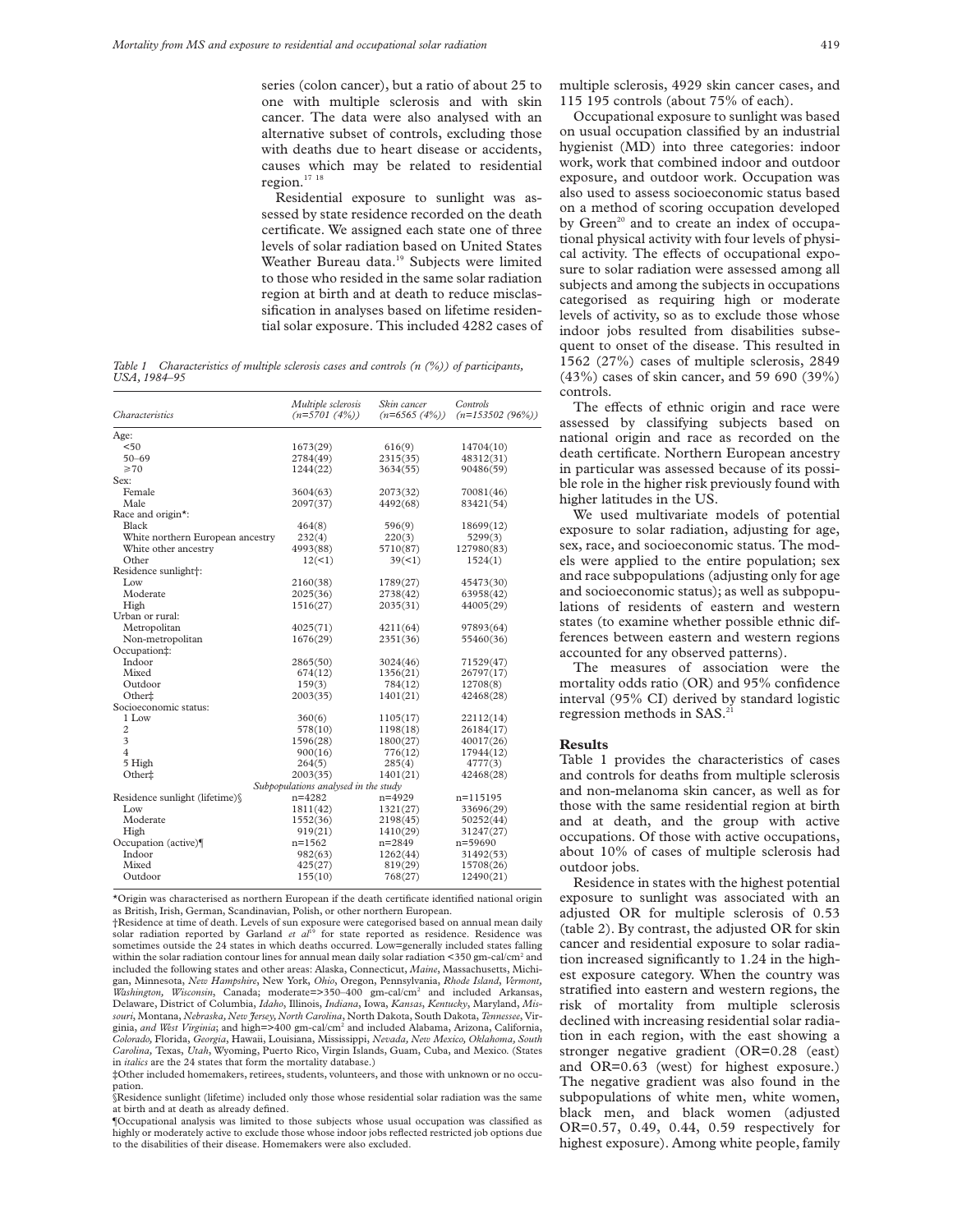*Table 2 Crude and adjusted ORs (95% CIs) for mortality from multiple sclerosis associated with indicators of exposure to sunlight and socioeconomic status, USA, 1984–95*

|                       | Multiple sclerosis            |                               | Skin cancer                    |                               |
|-----------------------|-------------------------------|-------------------------------|--------------------------------|-------------------------------|
|                       | Crude                         | $Adi$ usted $*$               | Crude                          | $Adjusted*$                   |
| Residence sunlight†:  |                               |                               |                                |                               |
| Low                   | 1.0                           | 1.0                           | 1.0                            | 1.0                           |
| Moderate              | $0.58$ (0.54 to 0.62)         | $0.59$ (0.55 to 0.63)         | $1.12$ (1.04 to 1.20)          | $1.15$ (1.07 to 1.23)         |
| High                  | $0.55(0.51 \text{ to } 0.59)$ | $0.53$ (0.48 to 0.57)         | 1.15 (1.07 to 1.24)            | $1.24$ (1.15 to 1.35)         |
| Occupation‡:          |                               |                               |                                |                               |
| Indoor                | 1.0                           | 1.0                           | 1.0                            | 1.0                           |
| Mixed                 | $0.87$ (0.77 to 0.97)         | $0.89$ (0.78 to 1.02)         | $1.30(1.19 \text{ to } 1.42)$  | $1.03$ (0.93 to 1.14)         |
| Outdoor               | $0.40$ (0.33 to 0.47)         | $0.74$ (0.61 to 0.89)         | 1.53 $(1.40 \text{ to } 1.68)$ | 1.21 (1.09 to 1.34)           |
| Socioeconomic status: |                               |                               |                                |                               |
| 1 Low                 | 1.0                           | 1.0                           | 1.0                            | 1.0                           |
| 2                     | $1.36$ (1.19 to 1.55)         | $1.00$ (0.88 to 1.15)         | $0.92$ (0.84 to 1.0)           | $0.93$ (0.85 to 1.01)         |
| 3                     | 2.45 (2.19 to 2.75)           | $1.90(1.68 \text{ to } 2.13)$ | $0.90$ (0.83 to 0.97)          | $0.89$ (0.82 to 0.96)         |
| 4                     | 3.08 (2.73 to 3.49)           | 2.26 (1.99 to 2.57)           | $0.87(0.79)$ to $0.95$ )       | $0.90(0.82 \text{ to } 1.00)$ |
| 5 High                | 3.39 (2.89 to 3.99)           | 3.07 (2.59 to 3.62)           | $1.19(1.04 \text{ to } 1.36)$  | 1.07 (0.94 to 1.23)           |

\*Adjusted ORs were calculated with logistic regression, adjusting for age, sex, race, and socioeconomic status, except in the case of socioeconomic status where adjustments were for age, sex, and race.

†Residence sunlight was defined as residing in a region both at birth and at the time of death. Regions are defined in table 1. Subjects who resided in different regions at birth and at the time of death were excluded.

‡Occupational analysis was limited to those subjects whose usual occupation was classified as highly or moderately active to exclude those whose indoor jobs reflected restricted job options due to the disabilities of their disease. Homemakers were also excluded.

origin from a northern European country was not associated with risk of mortality from multiple sclerosis, after controlling for residence, age, sex, and socioeconomic status (OR=1.0).

Occupational solar radiation (among active jobs) was associated with reduced risk of mortality from multiple sclerosis (table 2). This association was generally found in racial and sex subpopulations, although the numbers of cases were especially small for minorities (data not shown). By contrast, occupational solar radiation was positively associated with risk of skin cancer in the total population, and generally among sex and race subpopulations (data not shown). We also found that the residential and occupational solar radiation gradient in risk remained in analyses with the alternative subset of controls.

Table 3 shows the combined effect of residential and occupational solar exposure among those in active jobs. With the referent category comprised of indoor workers in residential areas receiving least solar radiation, increased potential exposure to sunlight was generally associated with reduced risk of multiple sclerosis in each residential and occupational category. In the highest combined (occupational and residential) sunlight category, the OR was 0.24 (95 % CI 0.15 to 0.38).

*Table 3 ORs (95% CIs) for mortality from multiple sclerosis and skin cancer by exposure to occupational and residential sunlight, USA, 1984–95*

|                       | Residence sunlight† (cases; controls) |                       |                               |  |  |
|-----------------------|---------------------------------------|-----------------------|-------------------------------|--|--|
| Occupational exposure | Low                                   | Moderate              | High                          |  |  |
| Multiple sclerosis:   |                                       |                       |                               |  |  |
| Indoor                | 1.0                                   | $0.57$ (0.48 to 0.68) | $0.54$ (0.44 to 0.66)         |  |  |
|                       | (350; 7418)                           | (255; 10140)          | (148; 5830)                   |  |  |
| Outdoor               | $0.89$ (0.64 to 1.22)                 | $0.52$ (0.38 to 0.71) | $0.24$ (0.15 to 0.38)         |  |  |
|                       | (50, 2249)                            | (58; 4875)            | (20, 3428)                    |  |  |
| Skin cancer:          |                                       |                       |                               |  |  |
| Indoor                | 1.0                                   | $1.08$ (0.92 to 1.26) | $1.17(0.98 \text{ to } 1.41)$ |  |  |
|                       | (301; 7418)                           | (409; 10140)          | (227; 5830)                   |  |  |
| Outdoor               | $1.07$ (0.85 to 1.35)                 | 1.42 (1.18 to 1.71)   | 1.38 (1.12 to 1.69)           |  |  |
|                       | (117; 2249)                           | (322; 4875)           | (202; 3428)                   |  |  |

\*ORs were calculated with logistic regression, adjusting for age, sex, race, socioeconomic status, metropolitan residence, and occupational physical activity among subjects with high or moderate activity jobs. Homemakers were also excluded.

†Residence sunlight was defined as residing in a region both at birth and at the time of death. Regions are defined in table 1. Subjects who resided in different regions at birth and at the time of death were excluded.

By contrast, the risks for skin cancer increased with potential occupational exposure to sunlight in each residential category, and with residential exposure among indoor workers, although not consistently among outdoor workers.

#### **Discussion**

By contrast with the mortality from skin cancer, our study found that both residential and occupational solar radiation were inversely associated with mortality from multiple sclerosis, and that the associations generally characterised sex and race subpopulations. Ethnicity does not seem to explain the geographical gradient because northern European ancestry was not a risk factor and a negative gradient was found in both eastern and western regions of the country, although it was weaker in the west. By assessing the effects of potential occupational exposure to solar radiation only among those with the most active jobs, we also increased the likelihood that the inverse association reflects causal factors, rather than occupational changes after the onset of disease.

Death certificate studies, such as this, have recognised limitations, including potential misclassification of occupation and residential exposure, and lack of information on potential confounders—such as viral infections, environmental childhood exposures, genetics, and other sources of exposure to sunlight.<sup>22</sup> As noted, residence was based simply on place of birth and residence at death, whereas occupational exposure was limited to usual occupation. If the misclassification of cases does not differ from those of controls, any error in the association will at most reduce the association found between exposure and mortality.

One of the most problematic limitations is the potential bias in use of deaths rather than population as the study base, which may result in biased associations, unless the distribution of exposure of the dead controls reflects that of the living source or base population from which the cases came.<sup>23</sup> Although the similarity of our findings with an alternative subset of controls